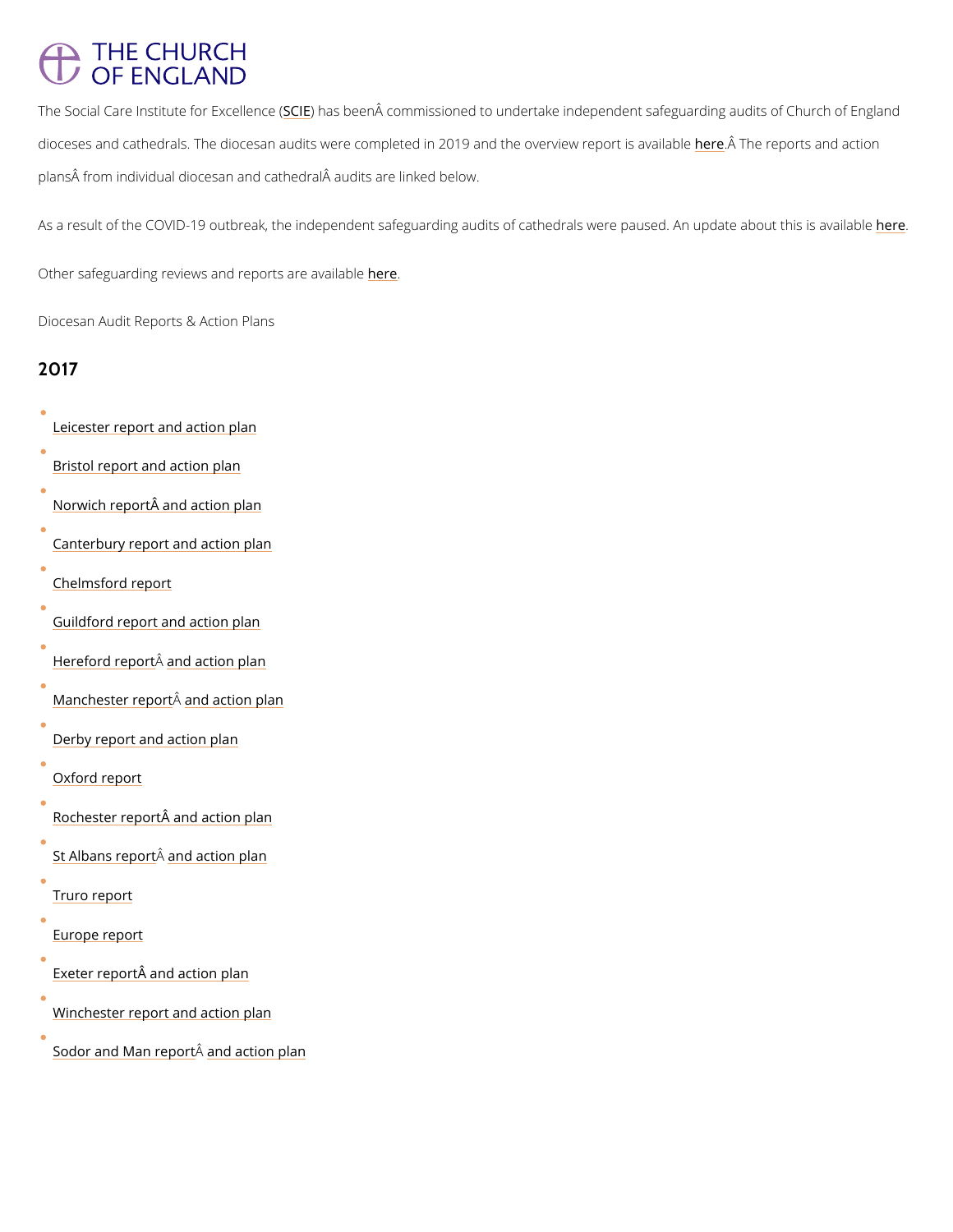# 2016

| Peterborough report & action plan            |
|----------------------------------------------|
| Lichfield report & action plan               |
| London                                       |
| <u>Birmingham Â</u> Âe&percttion plan        |
| Southwell & Notts report & action plan       |
| Ely report and action plan                   |
| Gloucester Âeport                            |
| <u>Worcester report &amp; action plan</u>    |
| Liverpool $\hat{A}$ responsition plan        |
| <u>York rep</u> ortÂ                         |
| Bath and Wells report and action plan        |
| Edmundsbury and Ipswich report & action plan |
| Southwark report & action plan               |
| Newcastle report and action plan             |
| Chichester Assparttion plan                  |
| Sheffield report and action plan             |
| Carlisle råpodtaction plan                   |
| Coventry report & action plan                |
| Chester report & action plan                 |
| Leeds report & action plan                   |

## 2015 (pilots)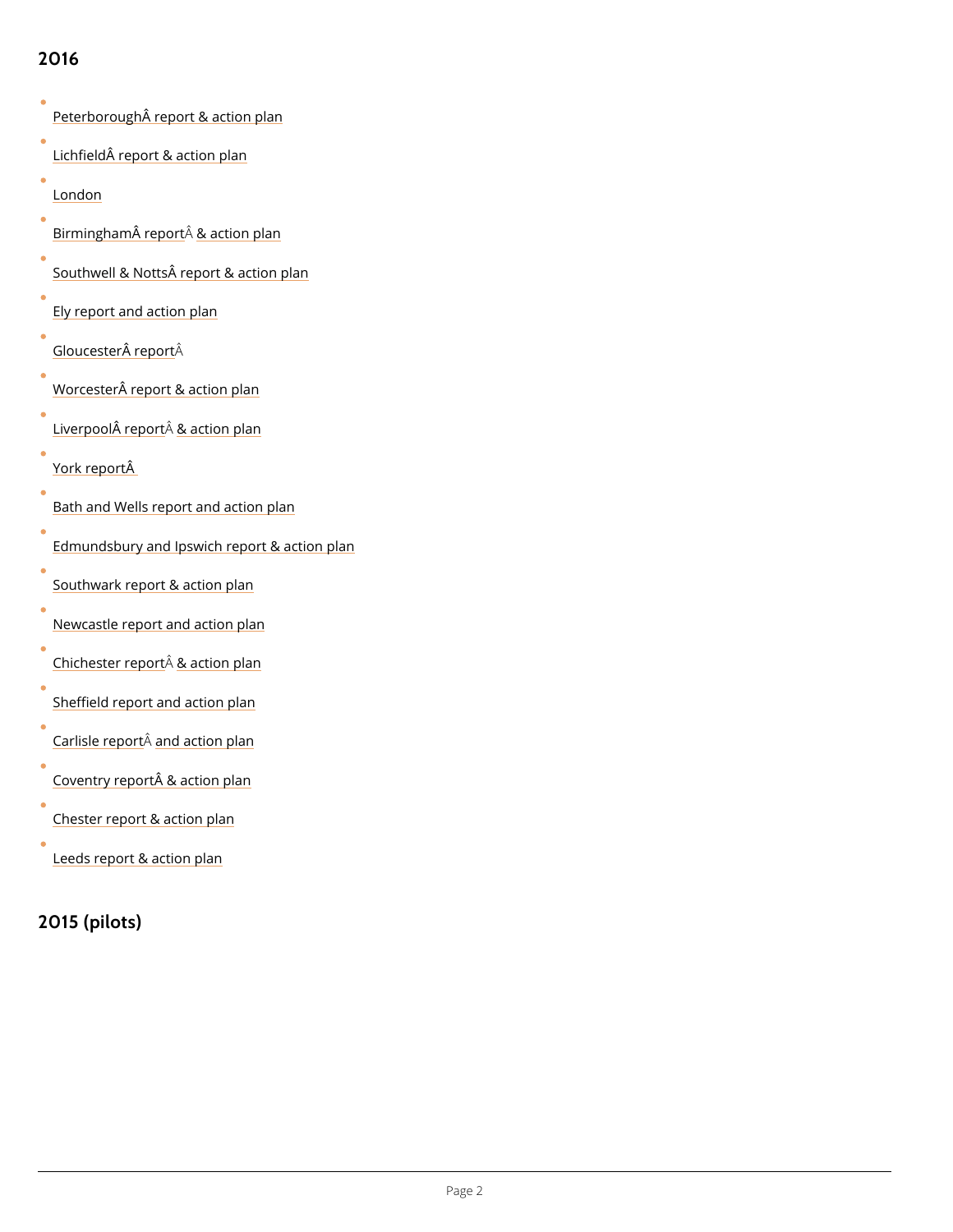$B$ lackburn $\hat{A}$  - report & action plan

[Durham - report & a](http://newsroom.durhamdiocese.net/download/national-safeguarding-pilot-audit-report/)ction plan

[Portsmouth - report &](http://www.portsmouth.anglican.org/safeguarding) action plan

[Salisbury](http://www.salisbury.anglican.org/resources-library/parishes/safeguarding1/Salisbury Safeguarding Audit Report 2015.pdf) roes carattion plan

Cathedral Audit Reports & Action Plans

#### 2021

[Wells Cathedra](https://2iko5z1en6hwooj872yzcvv5-wpengine.netdna-ssl.com/wp-content/uploads/2022/05/Wells-Cathedral-Safeguarding-Audit-Report-24.05.22.pdf)l aned pot on plan

[Worcester Cathedr](https://www.worcestercathedral.co.uk/media/1746/worcester-cathedral-safeguarding-audit-report-final-2021.pdf)<sup>a</sup>s laned point plan

[Birmingham Cathed](https://birminghamcathedral.contentfiles.net/media/assets/file/Birmingham_cathedral_audit_final.pdf)rÂalanadoptoin plan

[Winchester Cathed](https://www.winchester-cathedral.org.uk/wp-content/uploads/Winchester-Cathedral-Safeguarding-Audit-Final.pdf)r<sup>a</sup>a ban<mark>anekontoioth</mark> plan

[Durham Cathedra](https://www.durhamcathedral.co.uk/_assets/media/editor/Safeguarding/durham-cathedral-safeguarding-audit.pdf)l report

[Bradford Cathedr](https://d3hgrlq6yacptf.cloudfront.net/5f4778e1bb658/content/pages/documents/bradford-cathedral-safeguarding-audit-report.pdf)a<sup>s</sup> anead controller

[St Albans Cathed](https://stalbanscathedral.eu.rit.org.uk/Handlers/Download.ashx?IDMF=36fc28a2-f006-47f4-9be6-5683281cb2bb)rÂa la naeloptoiotn plan

[Lichfield Cathed](https://www.lichfield-cathedral.org/downloads/lichfield-audit-report-final.pdf)rand lanear biroth plan

[Ripon Cathedra](https://www.riponcathedral.org.uk/wp-content/uploads/Ripon-Cathedral-safeguarding-audit.pdf)  $\hat{A}$  reemport ton plan

[Chelmsford Cathed](https://www.chelmsfordcathedral.org.uk/uploads/files/Chelmsford-Cathedral-Safeguarding-Audit.pdf)r<sup>a</sup>alaneelphototn plan

[Southwell Minste](https://www.southwellminster.org/about-us/safeguarding/)<sup> $\mathbf{\hat{A}}$ </sup> atemptation plan

[Durham Cathedra](https://www.durhamcathedral.co.uk/_assets/media/editor/Safeguarding/scie-audit-action-plan-v1-internet-version.pdf)l report

[Lincoln Cathedr](https://lincolncathedral.com/wp-content/uploads/2021/12/2021-12-07-Lincoln-Cathedral-Safeguarding-Audit.pdf)al report

[Isle of Man](https://www.cathedral.im/files/downloads/docs/IoM report V1.3 (003) SCIE-1.pdf) report

[Bristol re](https://bristol-cathedral.co.uk/images/uploads/Bristol_Cathedral_report_final_180122.pdf)port

#### [Chichester](https://www.chichestercathedral.org.uk/sites/default/files/inline-files/Social Care Institute for Excellence - Chichester Cathedral Report_0.pdf) report

Peterborough Âreappedcttion plan

[St Paul's](https://www.stpauls.co.uk/SM4/Mutable/Uploads/medialibrary/St-Pauls-Independent-Safeguarding-audit-2021.pdf) reparrament tion plan

[Isle of Man](https://www.cathedral.im/files/downloads/docs/Audit Response dashboard Jan 22.pdf) report

[Manchester](https://www.manchestercathedral.org/site/assets/files/12519/manchester_cathedral_safeguarding_audit_report_final.pdf) r<sup>ep</sup>e paonent tion plan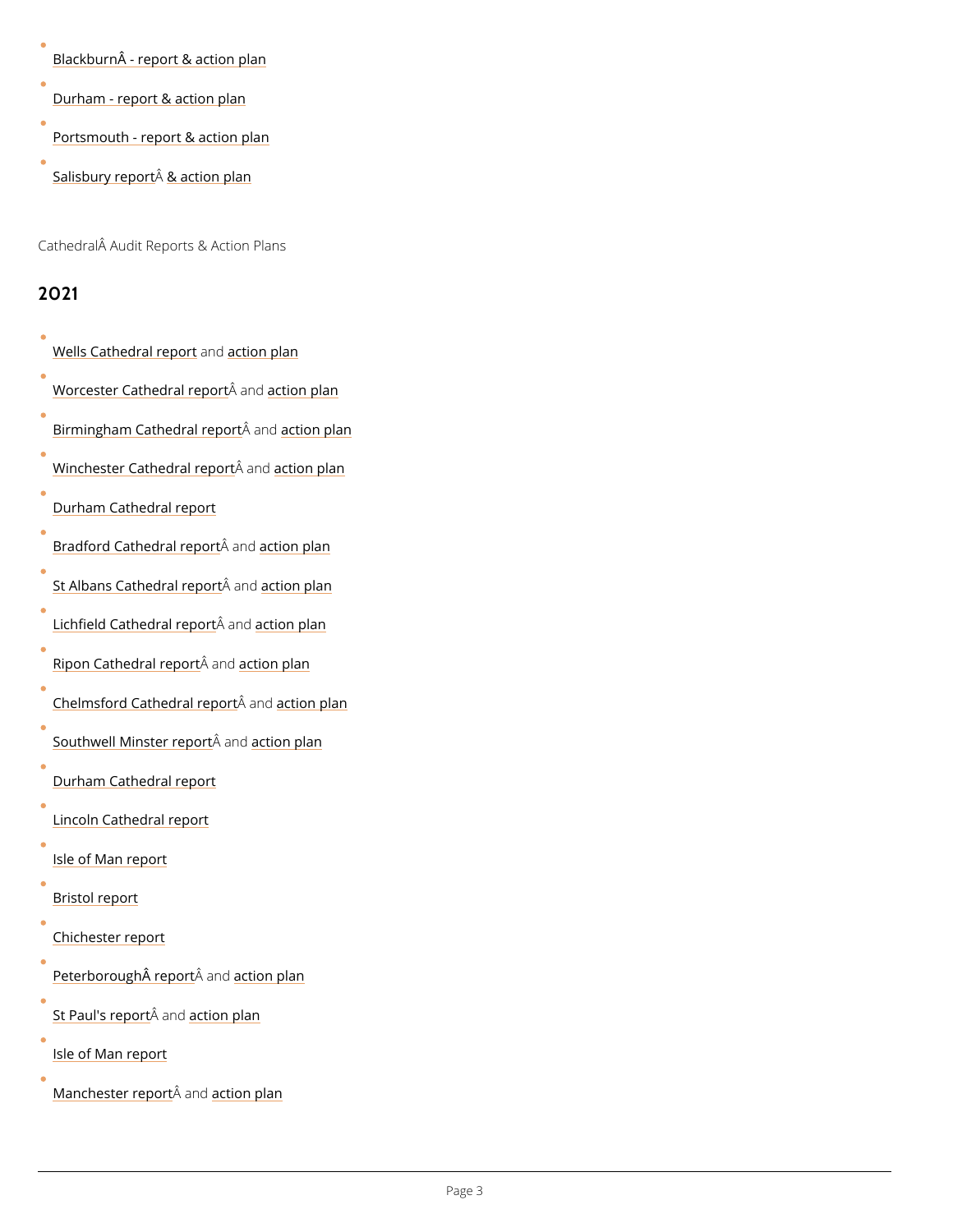### 2020

[Southwark Cathedr](https://cathedral.southwark.anglican.org/media/2704/southwark-cathedral-final.pdf)<sup>â</sup>ulamed point plan

[Chester Cathedra](https://chestercathedral.com/wp-content/uploads/2020/01/Chester-Cathedral-final.pdf)lanespootinbÂn plan

[Liverpool Cathedr](https://www.liverpoolcathedral.org.uk/userfiles/Liverpool cathedral final V2.pdf)<sup>â</sup>a lamedptinden plan

[Blackburn Cathedr](https://d8m5p4m4.stackpathcdn.com/single/wp-content/uploads/2020/04/Blackburn Cathedral SCIE safeguarding audit report.pdf)âalamedptinden plan

[Wakefield Cathed](https://www.wakefieldcathedral.org.uk/uploads/wakefield_cathedral/files/SCIE_report_-_Wakefield_Cathedral_Final.pdf)raalndepoicorn plan

#### 2019

 $\bullet$ 

 $\bullet$ 

| Rochester Cathedrahdepioornt plan                              |  |
|----------------------------------------------------------------|--|
| Derby Cathedra  ræmpadoction plan                              |  |
| Exeter Cathedrabmer birdn plan                                 |  |
| <u>Gloucester Cathed</u> Âabamadoptoioth plan                  |  |
| Guildford Cathedral report                                     |  |
| <u>Leicester Cathed</u> r <b>a</b> hdepioorn plan              |  |
| Newcastle Cathedrahdepioornt plan                              |  |
| <u>Truro Cathedra</u> lamedoction plan                         |  |
| <u>.Ely Cathedra</u> lÂr <b>ep<u>adorttion p</u>lan</b>        |  |
| <u>St Edmundsbury Cathe</u> darma <mark>d crteippr</mark> plan |  |
| Salisbury Cathedr <b>a</b> hdepioornt plan                     |  |
| <u>Hereford Cathedr</u> aalm <u>roetoiotn p</u> lan            |  |
| Norwich Cathedrabmepbindn plan                                 |  |
| $\bullet$<br>Coventry Cathedrâlarmeantoform plan               |  |

[Sheffield Cathed](https://static1.squarespace.com/static/54733839e4b02590326819da/t/5e2874358b05c10013779280/1579709510657/Sheffield+Cathedral+SCIE+Report.pdf)r<sup>â</sup>alaned pointn plan

[Chester Cathedra](: https://chestercathedral.com/wp-content/uploads/2020/01/Chester-Cathedral-final.pdf)l reportÂ

2018

 $\bullet$ 

 $\bullet$ 

 $\bullet$ 

[Canterbury Cathed](//www.canterbury-cathedral.org/about/child-and-adult-protection/independent-safeguarding-audit/)rahdepiont plan